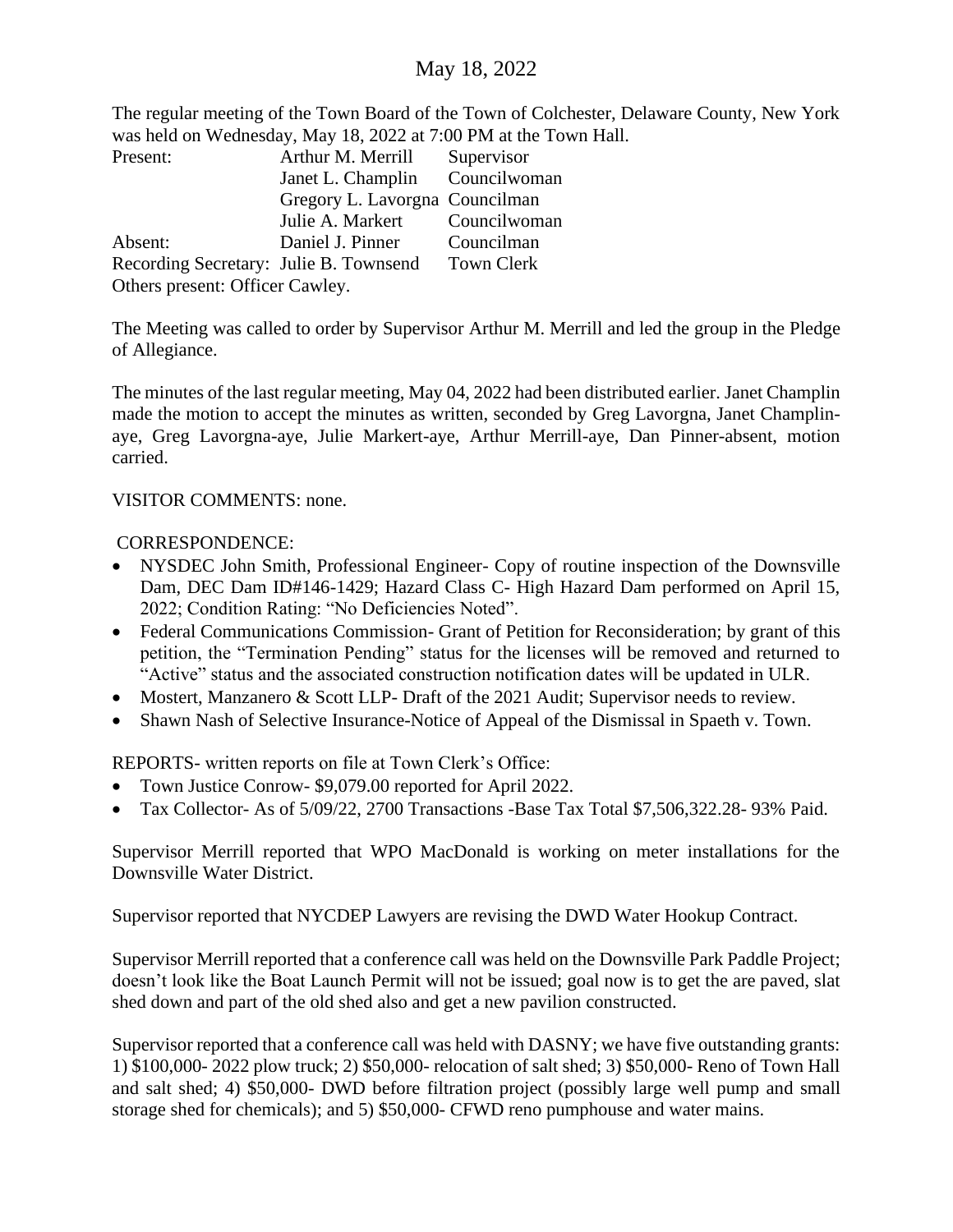Supervisor Merrill reported that we need to call Interstate Homes to have the skirting put on the Mobile Office Unit to finish up the project; Taggart Electric is coming tomorrow to review and give an estimate for electric.

Supervisor reported on projects under the American Rescue Plan: Brian Ryder looked at the Cooks Falls Hwy Garage Roof, estimated around \$24,000; he is not interested in the transfer station project; Premier Roofing is coming next week. Supervisor commented that we have not received a new proposal from Sebright Products on the compactor; he will contact them and include rails on both.

Supervisor Merrill stated that a new bank account has been started for the EV Charging Station.

Supervisor Merrill reported that we need our annual Standard Work Day & Reporting Resolution for Elected and Appointed Officials. Town Clerk explained that those who start a new term and/or have joined the NYSLRS and do not punch a time clock, must do a three month Record of Activities, which is good for eight years; once resolution is adopted it must be posted for 30 days and then send to NYSLRS. Board discussed.

**NO. 48-2022 05/18/22 SWD & Reporting Resolution for Elected & Appointed Officials** Janet Champlin made the following resolution:

BE IT RESOLVED, that the Town of Colchester/Location Code 30554 hereby establishes the following as standard work days for elected and appointed officials and will report the following days worked to the New York State and Local Employees' Retirement System based on the time keeping systems records or record of activities maintained and submitted by these officials to the clerk of this body.

| <b>Title</b>                        | <b>Name</b>          | <b>Social</b><br><b>Security</b><br><b>Number</b><br>(Last 4<br>digits) | <b>Registration</b><br><b>Number</b> | <b>Standard</b><br>Work<br>Day<br>(Hrs./day) | Term<br><b>Begins/Ends</b> | <b>Participates</b><br>in<br>Employer's<br>Time<br>Keeping<br><b>System</b> | Days/Month<br>(based on<br>Record of<br><b>Activities)</b> |                          |  |  |  |  |  |       |  |
|-------------------------------------|----------------------|-------------------------------------------------------------------------|--------------------------------------|----------------------------------------------|----------------------------|-----------------------------------------------------------------------------|------------------------------------------------------------|--------------------------|--|--|--|--|--|-------|--|
|                                     |                      |                                                                         |                                      |                                              |                            |                                                                             |                                                            |                          |  |  |  |  |  | (Y/N) |  |
|                                     |                      |                                                                         |                                      |                                              |                            |                                                                             |                                                            | <b>Elected Officials</b> |  |  |  |  |  |       |  |
| Town Justice                        | Cindy S.<br>Conrow   |                                                                         |                                      | 6                                            | 01/01/2022-<br>12/31/2025  | N                                                                           | 3.56                                                       |                          |  |  |  |  |  |       |  |
| Supt. of                            | Kenneth R.           |                                                                         |                                      |                                              |                            |                                                                             |                                                            |                          |  |  |  |  |  |       |  |
| Highways                            | Eck Jr.              |                                                                         |                                      | 6                                            | 01/01/2022-<br>12/31/2023  | N                                                                           | 26.83                                                      |                          |  |  |  |  |  |       |  |
| <b>Town Clerk</b>                   | Julie B.<br>Townsend |                                                                         |                                      | 6                                            | 01/01/2022-<br>12/31/2025  | Ν                                                                           | 28.45                                                      |                          |  |  |  |  |  |       |  |
| <b>Council Member</b>               | Daniel J.<br>Pinner  |                                                                         |                                      | 6                                            | 01/01/2022-<br>12/31/2025  | N                                                                           | 0.62                                                       |                          |  |  |  |  |  |       |  |
| <b>Appointed Officials</b>          |                      |                                                                         |                                      |                                              |                            |                                                                             |                                                            |                          |  |  |  |  |  |       |  |
| Supervisor's                        | Dawn R.<br>D'Addezio |                                                                         |                                      | 6                                            | 01/01/2022-<br>12/31/2022  | Ν                                                                           | 24.11                                                      |                          |  |  |  |  |  |       |  |
| Bookkeeper/<br><b>Account Clerk</b> |                      |                                                                         |                                      |                                              |                            |                                                                             |                                                            |                          |  |  |  |  |  |       |  |
| Water                               | Ronnie L.            |                                                                         |                                      |                                              | 01/01/2022-                | Ν                                                                           | 16.00                                                      |                          |  |  |  |  |  |       |  |
| Superintendent                      | MacDonald            |                                                                         |                                      | 6                                            | 12/31/2022                 |                                                                             |                                                            |                          |  |  |  |  |  |       |  |

Resolution was seconded by Greg Lavorgna.

This resolution was put to a vote by roll call and resulted as follows:

| Town Supervisor, Arthur M. Merrill | voting aye |  |
|------------------------------------|------------|--|
| Councilperson, Janet L. Champlin   | voting aye |  |
| Councilperson, Daniel J. Pinner    | absent     |  |
| Councilperson, Julie A. Markert    | voting aye |  |
| Councilperson, Greg L. Lavorgna    | voting aye |  |
|                                    |            |  |

The resolution was declared to be duly adopted by the members of the Town Board of the Town of Colchester.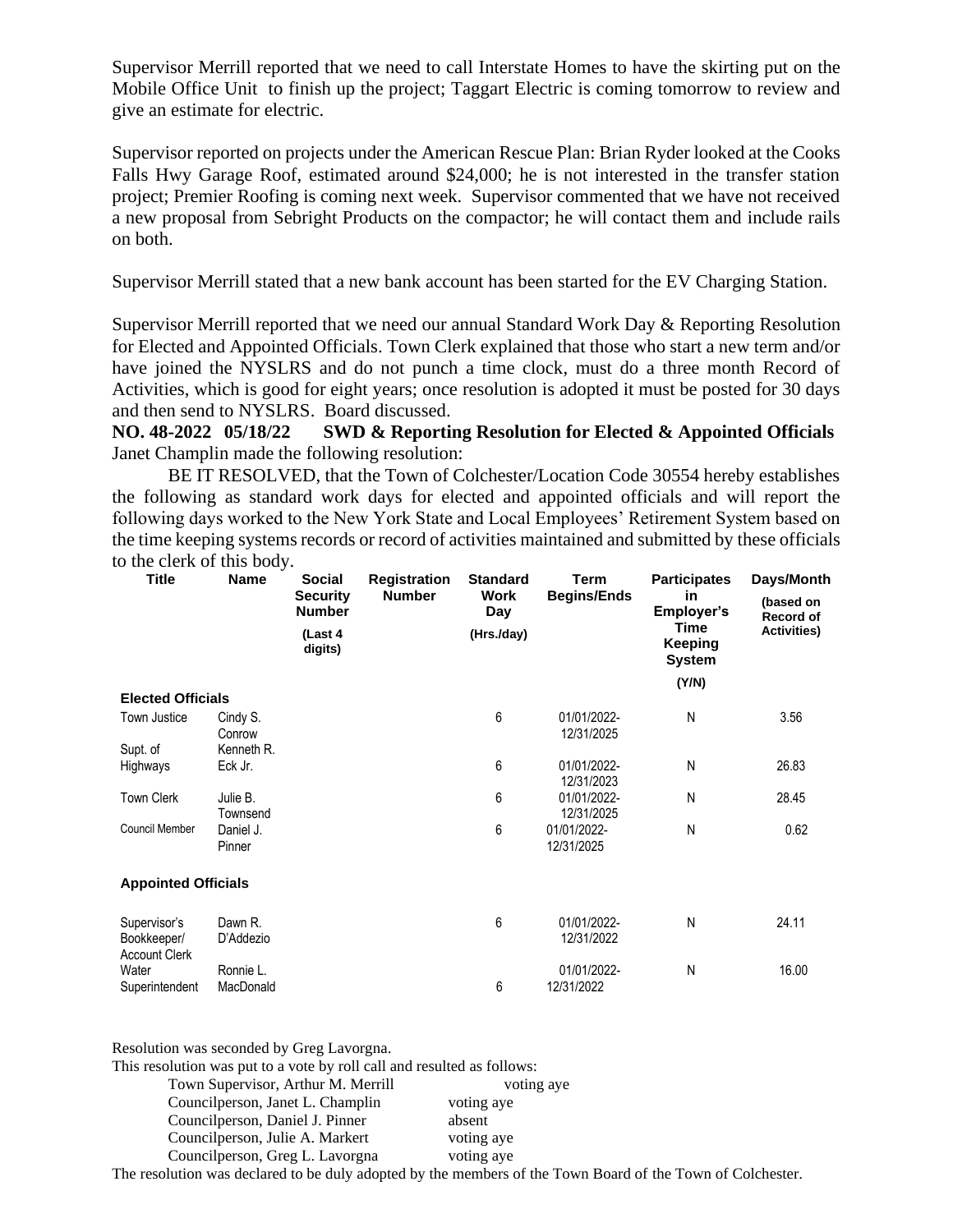Supervisor reported that Officer Michael Ennist was notified that his previous retirement date was insufficient of days; he read two letters from Officer Ennist. Board discussed.

NO. 49-2022 05/18/22 Accept Letter of Resignation of Police Officer Michael J. Ennist Greg Lavorgna made the following resolution:

WHEREAS, Police Officer Michael J. Ennist plans to retire from the New York State Police and Fire Retirement System; and

WHEREAS, Police Officer Michael Ennist has handed in a letter of resignation from the Town of Colchester Police Department for NYS retirement purposes, effective May 28, 2022;

THEREFORE, BE IT RESOLVED that the Town Board of the Town of Colchester hereby accepts letter of resignation from Police Officer Michael J. Ennist.

Resolution was seconded by Julie Markert, Janet Champlin-aye, Greg Lavorgna-aye, Julie Markert-aye, Arthur Merrill-aye, Dan Pinner-absent, resolution declared adopted.

NO. 50-2022 05/18/22 Appoint Part-time Police Officer Michael J. Ennist

Janet Champlin made the following resolution:

WHEREAS, the Town Board of the Town of Colchester recognizes the need of continuing its Police Dept. for the safety and welfare of its residents; and

WHEREAS, the Town Board of the Town of Colchester recognizes the need of Part-time Police Officers for the future of the Police Dept.;

NOW THEREFORE, BE IT RESOLVED that the Town Board of the Town of Colchester hereby appoints the following certified officer, Michael J. Ennist of 112 South Side Spur, Margaretville, New York, as a Town of Colchester Part-time Police Officer at the pay rate of \$21.00 per hour with no benefits effective May 29, 2022.

Resolution was seconded by Greg Lavorgna, Janet Champlin-aye, Greg Lavorgna-aye, Julie Markert-aye, Arthur Merrill-aye, Dan Pinner-absent, resolution declared adopted.

Supervisor Merrill commented that we need to get the word out that we are looking for summer help; we did not place an ad in The Reporter; we put on Facebook and website. Board discussed.

Councilman Lavorgna asked if the Hwy Supt had given any thought about room for court records in the garage part of building; the Court has also asked about the electronic sign.

Councilwoman Champlin inquired about the COVID numbers for the county; she has a concern with open Senior Meal sites.

Councilwoman Markert commented that Nate Homovich has been spending his own money on things at the cemetery. Supervisor stated that he is not aware of this and will have a chat with him.

SUBMISSION OF BILL/EXPENSES: Julie Markert made the motion, seconded by Janet Champlin, that the vouchers be approved, subject to any corrections or deletions, all in favor, motion carried. Abstract No. 09-2022 Voucher No.252-284; Totaling \$139,023.06.

Supervisor advised the Board that he may not be here for the June 15<sup>th</sup> meeting. Board discussed. Board agreed to have one meeting for the month of June. The June  $1<sup>st</sup>$  meeting will be rescheduled for Wed., June  $8<sup>th</sup>$  and the June  $15<sup>th</sup>$  meeting will be canceled. Board discussed further.

NO. 51-2022 05/18/22 Board Meeting Date Change June 2022

Janet Champlin made the following resolution:

WHEREAS, the Town Board Meetings of the Town of Colchester have been scheduled for the first and third Wednesday of each month; and

WHEREAS, the third Wednesday in June Supervisor Merrill will not be able to attend;

THEREFORE, BE IT RESOLVED that the Town Board of the Town of Colchester does hereby reschedule the June 1<sup>st</sup> Meeting to June 8<sup>th</sup> at 7PM and hereby cancels the meeting date of Wed., June 15, 2022.

Resolution was seconded by Julie Markert, Janet Champlin-aye, Greg Lavorgna-aye, Julie Markert-aye, Arthur Merrill-aye, Dan Pinner-absent, resolution declared adopted.